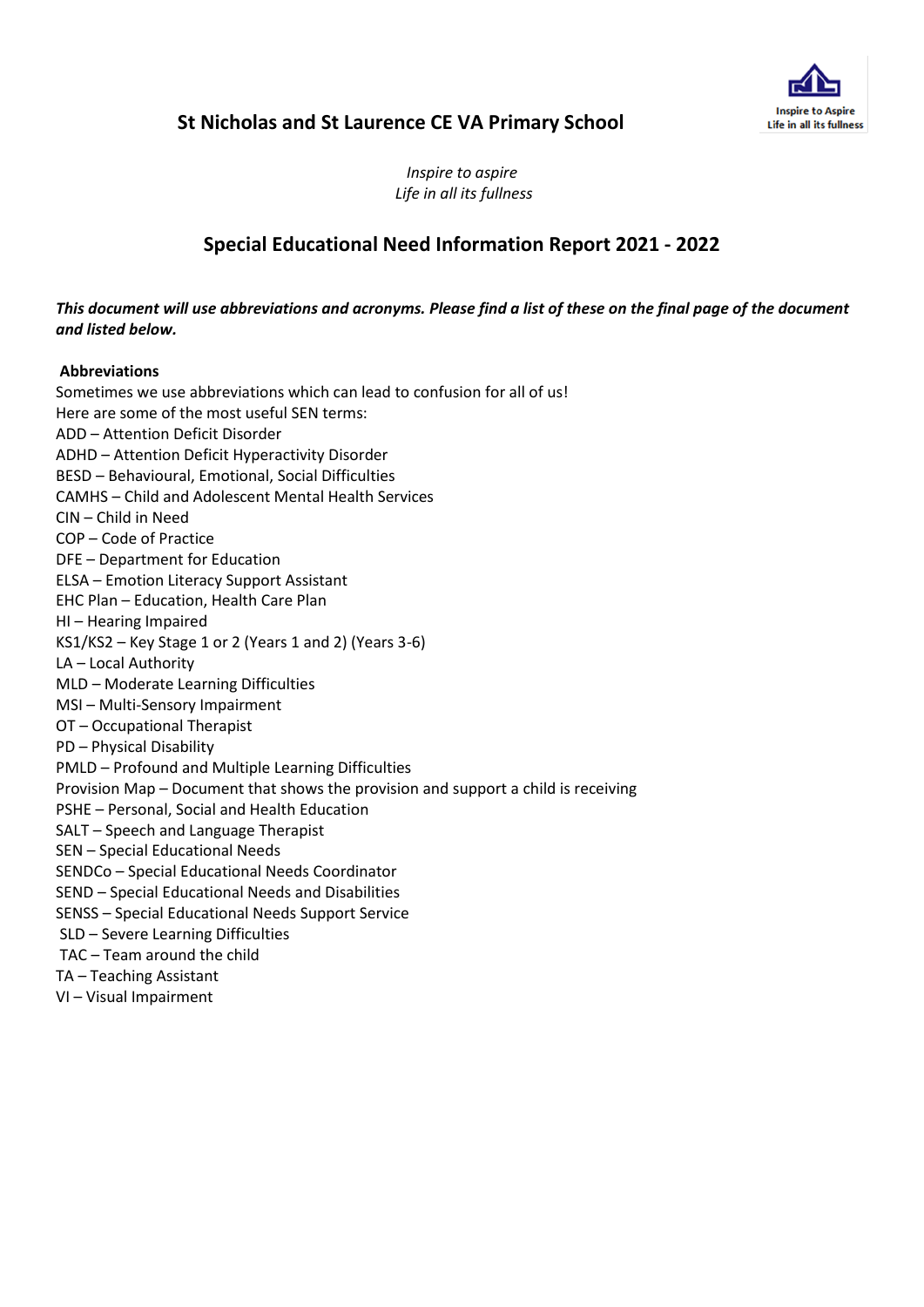

# **St Nicholas and St Laurence CE VA Primary School Special Educational Need Information Report**

*Inspire to aspire Life in all its fullness*

# **Special Educational Needs (SEN) at St Nicholas and St Laurence CE VA Primary School**

At our school we have high aspirations for all children, whatever their ability or needs. We want all children to feel that they are a valued part of our school community. Through appropriate provision, we respect the fact that children:

- Have different educational, social, emotional and physical needs.
- Need different approaches to learning.
- Learn in different ways and progress at different rates.

We provide support across the four areas of need, as laid out in the SEN Code of Practice 2014:

- Communication and Interaction (speech and language, Autistic Spectrum)
- Cognition and Learning (Moderate and specific learning difficulties dyslexia, dyspraxia.)
- Social, Emotional and Mental Health (ADHD, Attachment)
- Sensory, Medical and Physical needs (Hearing/vision/sensory impairment)

The Code of practice also states that "Many children and young people have difficulties that fit clearly into one of these areas; some have needs that span two or more areas; for others the precise nature of their needs may not be clear at the outset."

### **Identification and Assessment**

We follow a graduated approach to assessing, identifying and providing for pupils with SEN. Our curriculum policies outline the range of assessments regularly used in school. If, despite interventions and adaptations to classroom provisions, a child is making significantly slower progress than that of their peers starting at the same baseline, or a child fails to match their previous rate of progress, they will be placed on the SEN register. This will follow discussions with parents/carers and appropriate school staff.

Pupils who are identified as having SEN can have their needs assessed through:

- Feedback from teaching staff, teaching assistants and observations.
- Information passed on from Early Years settings or previous schools.
- Assessment of reading/spelling, through programmes such as Lexia and Accelerated reading.

• Assessment, reports and reviews from external agencies such as an Education Psychologist, SENSS, Speech and Language, and Behaviour Support.

### **What if I am concerned as a parent?**

Your child's class teacher is the initial point of contact for responding to parental concerns. The teacher will pass on concerns to our Special Educational Needs Coordinator (SENCo), Miss Loader, but she can be contacted directly by phone. She will endeavour to make contact with you as soon as possible after your initial contact.

# **What is the SENCO's role?**

The SENCO's role is primarily to:

- Co-ordinate all the support for children with SEND and develop the school's SEND Policy to make sure all children get a consistent, high-quality response to meeting their needs in school
- Liaise with all the other people who may be coming into school to help support your child's learning
- Update the school's SEND register (a system for ensuring all the SEND needs of pupils in this school are known) and making sure that there are clear records of your child's progress and needs
- Provide support for teachers and support staff in the school, so that they can help children with SEND achieve the best progress possible

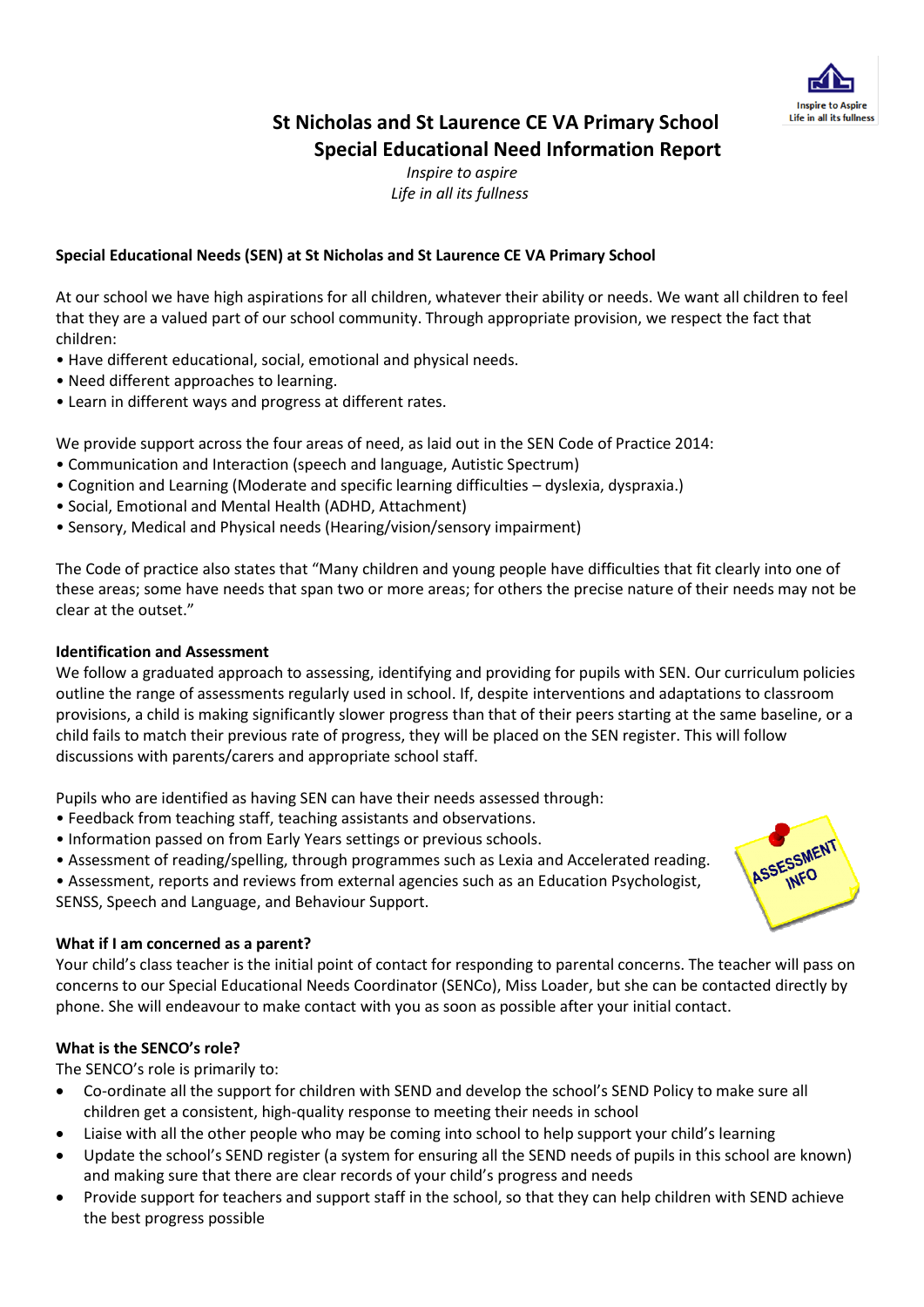### **Provision – Impact**

The SENCO checks on the impact of support and interventions on a termly basis. The progress of children with SEN is discussed with individual staff members and is also a focus at Senior Leadership meetings. Actions are then planned for the following term. Class teachers also monitor impact using their class Provision Maps and individual Progress Plans for children who are on the SEN register.

### **Provision – Teaching**

All children are provided with Quality First Teaching. Class teachers plan lessons according to the specific needs of all groups of children in their class, and will ensure that all needs are met. All lessons offer challenge and support necessary for each child to learn. Specific resources and intervention strategies will be used to support children individually and in groups. Planning and teaching will be adapted on a daily basis, if needed, to meet individual needs.

Provision could include:

- Alternative ways of recording ideas (ICT, photos)
- Extra adult support in classrooms where appropriate.
- Time limited intervention programmes.
- Personalised provision through adapted resources.
- Advice from external agencies (coloured overlays, enlarged print, position in classroom)

### **Provision – Additional Support**

Each class has a dedicated TA for morning sessions, where children are supported in the class. There will also be interventions to support learning, run by TAs and teachers. We also have TAs who lead specialist interventions across all classes.

Examples include:

- Emotional Literacy Support Assistant.
- Forest school.
- SENSS programmes.
- WellComm and language interventions.
- Individual 'meet and greet' sessions.
- Occupational therapy programmes.
- Speech and language programmes.
- $\bullet$  I can problem solve

Where appropriate, resources and equipment are provided to assist children in accessing the curriculum.

# **Provision – Engaging in activities with others**

All children are encouraged and able to attend events and trips, as well as activities in and out of school. In addition to the activities available as part of the school curriculum, there are a number of opportunities for all children, including those with SEND:

- Extra-curricular clubs e.g., football, dance, multi-skills and basketball
- Breakfast club (by invitation)
- After school club
- Residential trips and class day trips.
- Visitors to school e.g., Dance workshop, Theatre groups and Planetarium.

If you would like to discuss accessibility concerns, Miss Loader is available to talk. Every child will be accommodated to take part in all school related activities.

### **Provision – Social and Emotional development**

We ensure that all children are supported socially and pastorally by staff members, who know the children well. The Jigsaw PSHE programme is delivered as part of the curriculum across the school. It provides a framework and ideas for developing social and emotional skills across subjects and outside the classroom. Classes are given time each week, through a 'circle time' to share their thoughts, worries and concerns There is a well-established system of rewards to promote positive behaviour within the classrooms and good communication between home and school to follow up any incidents of unacceptable behaviour between pupils. We hold weekly celebration collective



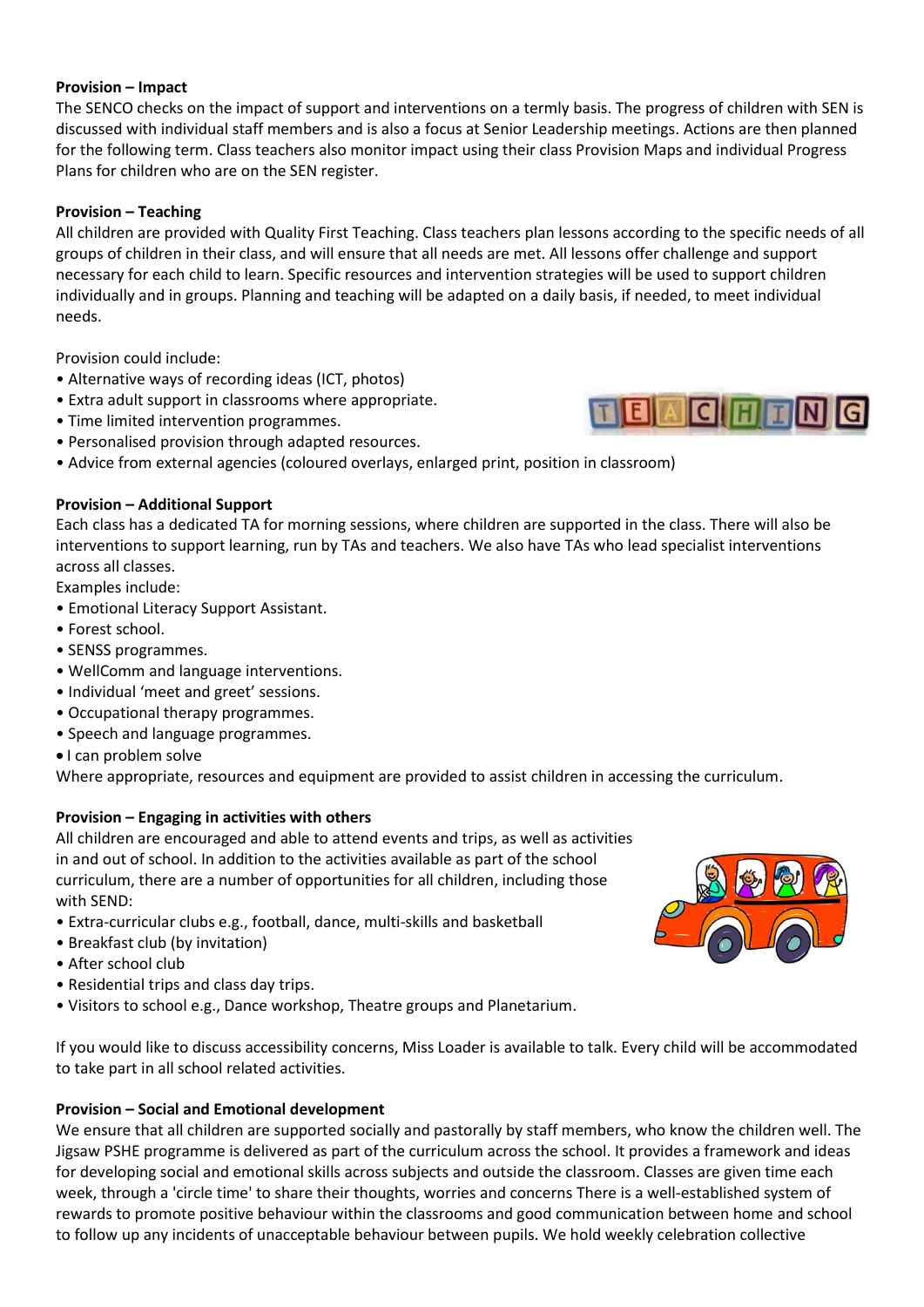worships where these successes are shared. We are able to access support from our Chesil Family Partnership Zone to provide direct support for families. We are also able to support referrals to Dorset Child and Family Counselling Trust and MOSAIC. We promote and celebrate excellent attendance.

# **SENDCo Details**

The SENDCo at our school is Miss Samantha Loader. She also teaches in the Year One class. The best time to contact her is on a Wednesday. Please contact her through the school office, where Miss Loader will be able to get back to you.

# **Staff – expertise and training**

Teaching and support staff take part in regular training in relation to children and young people with SEN. Recent examples include:

- Precision teaching
- SENSS demonstration lessons
- ADHD awareness training
- Outreach from local special schools
- Supporting children with ASC and sensory needs
- Diabetes and Epi Pen training

The SENDCo attends regular training to stay up-to-date with new developments and also provides in-house training on areas such as Smart Targets, Provision mapping and Progress plans.

# **Equipment and Facilities**

Where necessary, equipment and resources for children with SEND are purchased, following advice from specialists. This happens through discussions with the specialists, parents and teachers.

Examples include:

- Specific computer programmes
- Books and games
- Writing slope
- Wobble cushions
- Sensory equipment.

Our school's Accessibility Plan (available on the website) outlines adaptations that can be made to the building to meet particular needs, if they arise.

# **Parent Partnership**

Although, we hold a parent evening each term to discuss the progress of all children, where targets and provision maps will be shared for review and creation together with the SENCo and parents, teachers are available before and after school to discuss small concerns. The class teacher will feed this back to the SENDCo and a meeting can be arranged if needed.

During our termly progress meetings with the class teacher, SENCo and yourselves, we discuss, review and set targets to support the needs of your child. Within these meetings, strategies and support will be discussed and activities to help at home will be recorded. This will form a SMART targeted progress plan.

If outside agencies are supporting your child, the SENCo arranges meetings for parents where outside agencies are involved. Outside agencies can also call a TAC/CIN meeting if necessary.

Please get in contact if there are any concerns or questions. Initially, contact the class teacher. If necessary, the SENDCo can also meet to discuss any concerns or to celebrate success.

# **Pupil Voice**

As part of the process of writing Individual Progress Plans, class teachers and TAs discuss successes and targets with the children. They talk about what they think they are good at and also how they think they can

improve. These Progress Plans are reviewed each term in Progress meetings.

At times, it might also be appropriate to use a document called a '1-page profile' to create a clear picture of each child as a learner. This document will be created in partnership with parents, staff and children to ensure that it meets the needs of the child.

We might also use a 'Pupil Voice' questionnaire to find out more about an individual child to support the next steps in provision for your child.

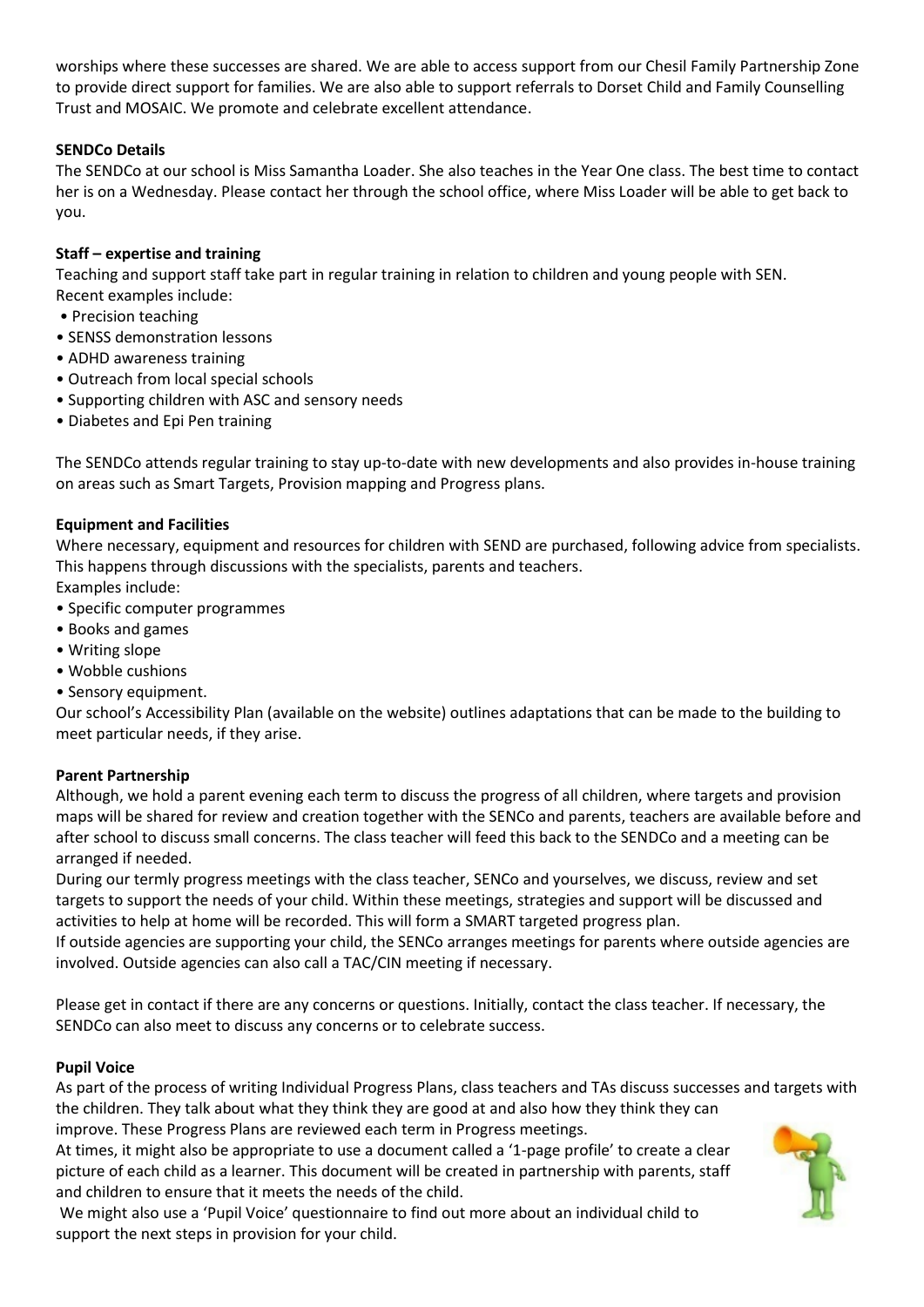### **Complaints**

It is in everyone's interests for complaints to be resolved as quickly and at as a low level as possible. Our complaint procedure can be found on the school website or through the school office. If you have a complaint, please first talk to your child's teacher. If you feel it is still unresolved, please speak to the SENDCo and then the Head Teacher. If the matter remains unresolved, please contact our Chair of Governors – Mr Anthony Moore through the school office.

### **Additional Support**

External support services play an important part in helping the school identify, assess and make provision for pupils with SEN. The school is supported by an Educational Psychologist; SENSS; Speech and Language service; Outreach and Behaviour Support, to name a few.

The school maintains links with Child Health services, Social Care and Welfare services to ensure that all relevant information is considered when making provision for our children with SEN.

Our School Nurse offers 'Drop In' sessions for parents and this information is available on the school APP.

### **Support Services**

These are some of the support services available for parents of pupils with SEN: SENDCo: Miss Samantha Loader (contact through school office) Pupil Premium Lead: Miss Samantha Loader (contact through school office) School Nurse: (contact through school office) Dorset SENDIASS (SEND information, advice and support service): Rebecca Maslen [\(Rebecca.Maslen@dorsetcouncil.gov.uk\)](mailto:Rebecca.Maslen@dorsetcouncil.gov.uk) Dorset Parent Carer Council (dorsetparentcarercouncil.co.uk)

### **Moving between schools**

We recognise that transitions can be difficult for a child with SEND and take steps to ensure that any transition is as smooth as possible.

If your child is joining our school:

- We encourage parents and children to visit the school and meet staff who will be working with them.
- A member of staff will either show the child and parents around school or be available to answer any questions.

If your child is moving to another school:

- We will contact/be contacted by the school SENCO to ensure they know about any special arrangements or support that will need to be put in place.
- We will pass on any records about your child as soon as possible.

### When moving classes in school:

- Information will be passed on to the new class teacher.
- Your child will have transition visits to meet the class teacher/TA and become familiar with their new classroom. Pre-School Transition:
- We have a flexible transition programme in place for the move from local pre-schools with regular visits to the school and staff also visit the pre-school setting.

Secondary Transition:

• The teacher and SENCO will discuss the specific needs of your child with staff from the secondary school.

Enhanced transition programmes can be arranged to meet individual needs for children joining us from pre-schools and for those moving to secondary settings. We can also develop links with staff offering pastoral support at secondary for those children needing support.



### **Local Authority Information**

This SEN Information report outlines our offer of support for pupils with SEND. This forms part of Dorset's Local Offer which can be found here [www.dorsetforyou.gov.uk/local-offer](http://www.dorsetforyou.gov.uk/local-offer) More information can be found on the Family Information Directory via [www.dorsetforyou.gov.uk/fis/search](http://www.dorsetforyou.gov.uk/fis/search)